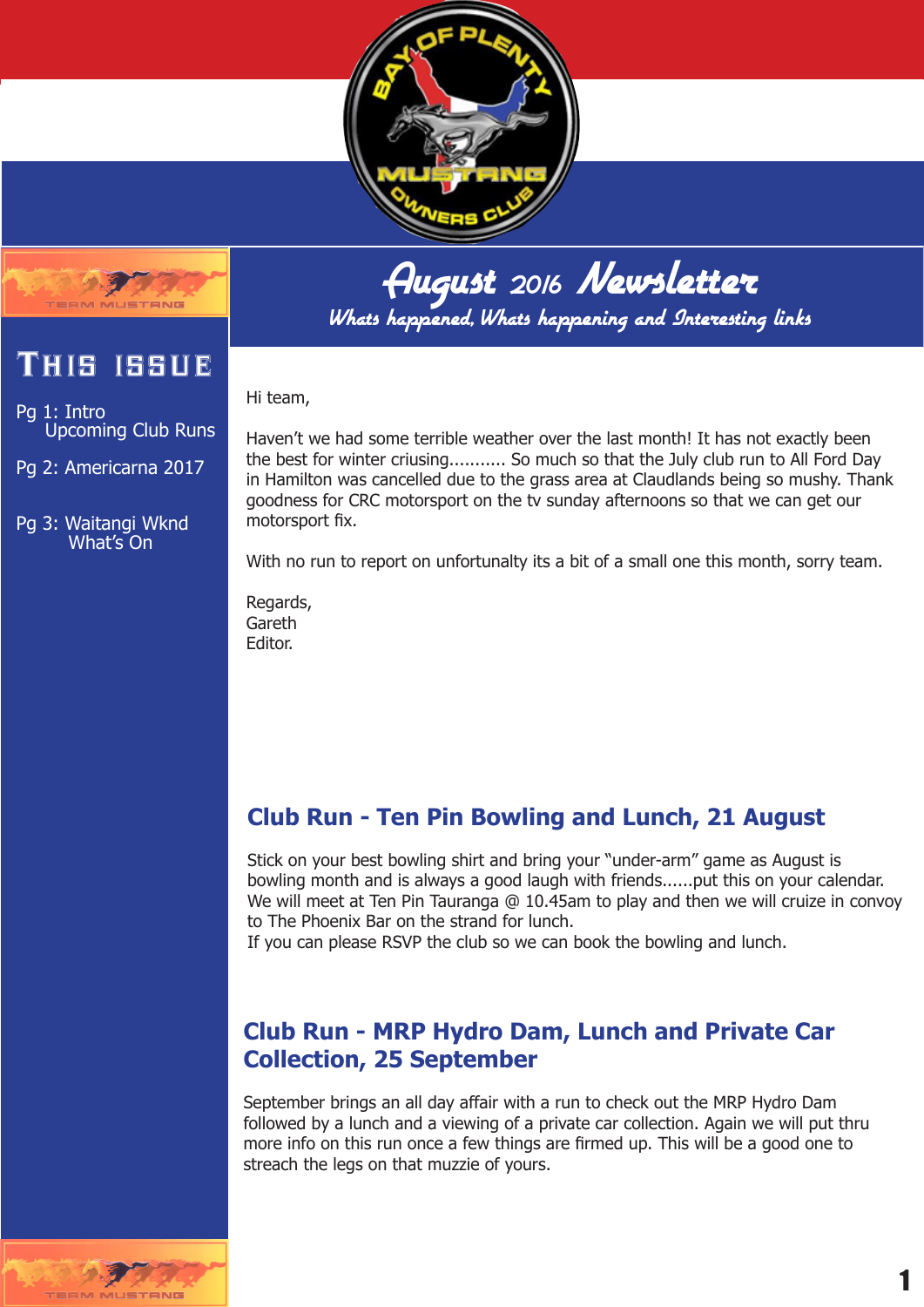Americana 2017



#### Hi All!

Well, it's official! Americarna 2017 registration is now open on the website. Click HERE to go directly to the event page. Given the phone calls and emails we have received, it will be a hectic few days processing.

Next year, being our 10th anniversary, we're planning a few additional benefits like the Classic Cover Welcome Party on the Wednesday evening, there will also be the return of the farewell party on the Saturday night.

Cars will be welcomed in the New Plymouth CBD for the Friday night cruise by the New Plymouth City Band, they will also be performing again in town on the Saturday. There are a number of other things that are happening but that will be a surprise for you all as well as those in town enjoying the Friday night cruise.

Word is out that next year will be very well attended, so we're doing additional planing with the police to ensure we have the least amount of disruption coming into the city from Hawera on the Friday night. Mangorei Road just goes off and we want ALL entrants to enjoy the atmosphere of driving down on your way into the CBD.

We are working on all sorts at the moment, some will be advised, some will be a pleasant surprise.

Our official accommodation providers are listed below and on our website. If you click on their name below you will be taken directly to their website. We ask that you please use them as they contribute to the event financially.

Novotel New Plymouth Hobson ASURE Saddle & Sulky Motel Auto Lodge Motor Inn Quality Hotel Plymouth International The Devon Hotel Sentry Hill Motel 299 on Devon West The Waterfront Hotel King & Queen Hotel Suites

We look forward to seeing you in February!

JR, Toni & the Board of Taranaki Vehicle Events Trust

#### Car Valuer For insurance purposes Dick Ward 5764527 - 0274938458